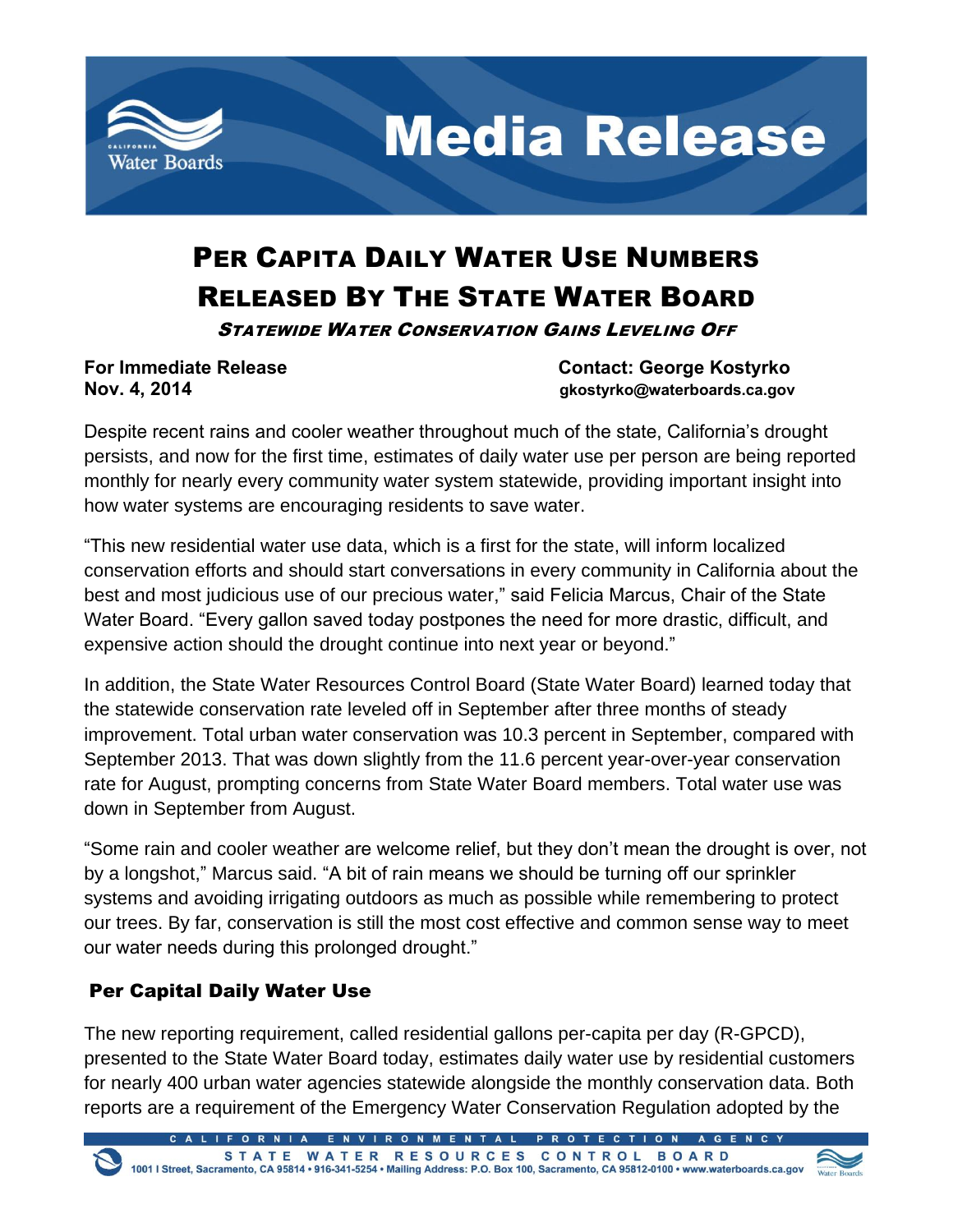

State Water Board in July and will be provided to the Board monthly by urban water suppliers, along with total water conservation for each month. The complete report is posted [here](http://www.waterboards.ca.gov/waterrights/water_issues/programs/drought/conservation_reporting_info.shtml)**.**

According to the R-GPCD data, water use varies widely by hydrologic region. At the low end, the San Francisco Bay region averaged 85.2 gallons per person per day. On the high end, the Colorado River region averaged 251.9 gallons per person per day.

During a **[staff presentation](http://www.waterboards.ca.gov/waterrights/water_issues/programs/drought/docs/emergency_regulations/uwc_pres110414_item6.pdf)**, the State Water Board was told that R-GPCD is useful for tracking water use by an urban water supplier's residential customers and can help determine whether water supplier actions, such as irrigation restrictions, rebate programs, and rate design changes, are effective.

State Water Board staff cautioned that R-GPCD data should not be used to compare water suppliers, or even hydrologic regions, unless relevant factors are taken into account. Those relevant factors include population density, population growth, temperature and evaporation rates, topography and socio-economic measures, such as lot size.

Nevertheless, communities or areas with very high R-GPCD rates should evaluate instituting additional conservation measures.

"R-GPCD really does help us to gain a better sense of comparison than simply looking at percentage reductions, since different areas of the state have been conserving for far longer than other areas. It also shows us what is possible," said Marcus. Her comments drew discussion among the Board members and direction to staff to begin planning for a water conservation workshop within the next 90 days to explore what if any additional conservation measures should be adopted if the drought continues.

## Statewide Water Conservation for September

Water conservation efforts leveled off in September after a steady rise since May. The water conservation rate climbed to 11.6 percent in August, a substantial increase from 7.5 percent conservation in July and 4 percent in June. But for September, the conservation rate dropped slightly to 10.3 percent. The water conservation rate is a comparison of the reporting month with the same month a year ago.

California can capitalize and make permanent conservation gains by converting thirsty landscapes to drought-tolerant landscapes which use far less water.

Compliance with the mandatory reporting requirement is steady, with 398 (96 percent) urban water suppliers, representing 35.5 million Californians, now reporting.